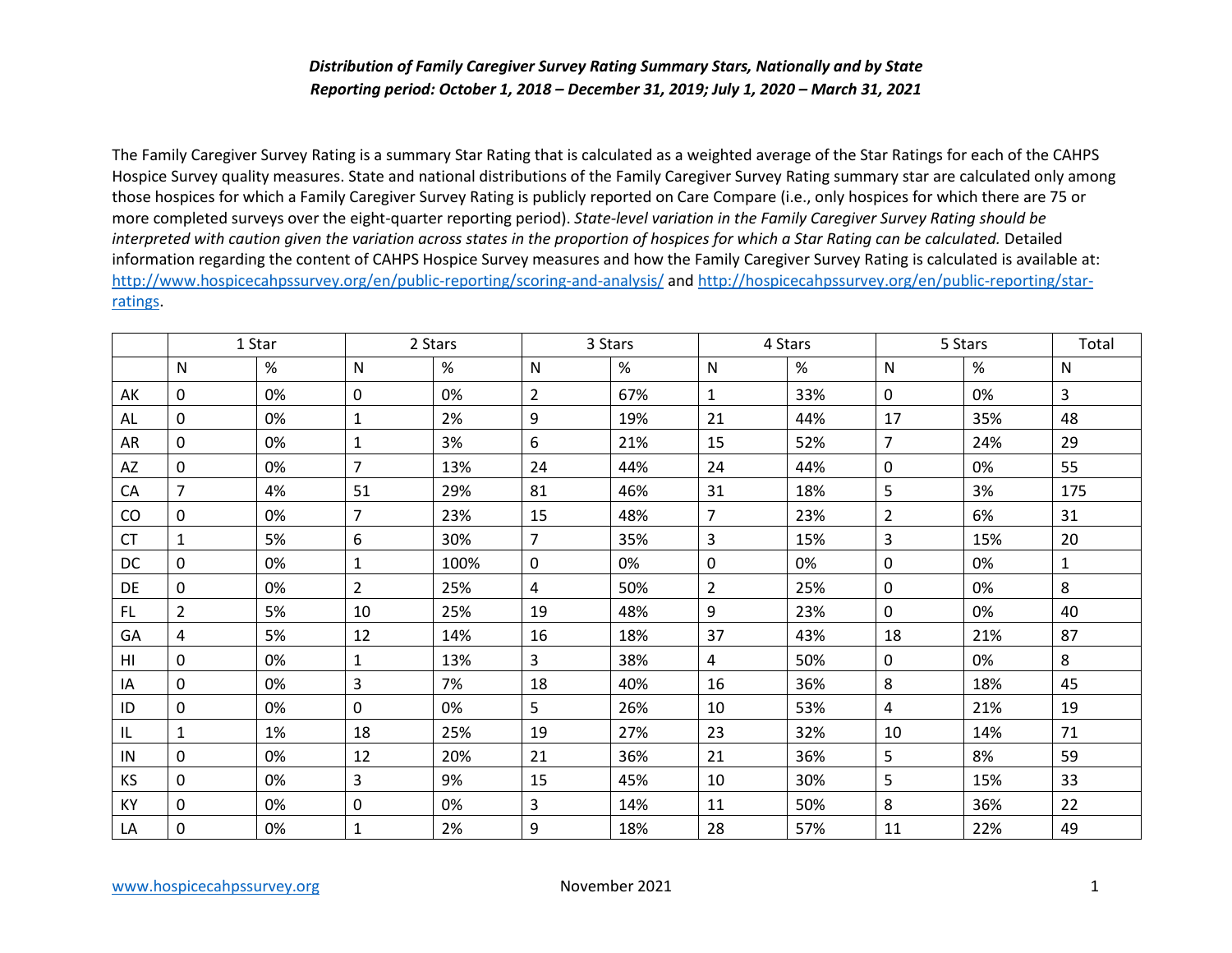## *Distribution of Family Caregiver Survey Rating Summary Stars, Nationally and by State Reporting period: October 1, 2018 – December 31, 2019; July 1, 2020 – March 31, 2021*

|                | 1 Star         |      | 2 Stars        |      | 3 Stars        |      | 4 Stars                 |      | 5 Stars        |     | Total |
|----------------|----------------|------|----------------|------|----------------|------|-------------------------|------|----------------|-----|-------|
|                | $\mathsf{N}$   | $\%$ | $\mathsf{N}$   | $\%$ | N              | $\%$ | N                       | $\%$ | N              | %   | N     |
| MA             | $\mathsf{O}$   | 0%   | $\mathbf{1}$   | 2%   | 20             | 43%  | 21                      | 45%  | 5              | 11% | 47    |
| <b>MD</b>      | $\overline{2}$ | 9%   | $\overline{3}$ | 14%  | 8              | 36%  | $\overline{7}$          | 32%  | $\overline{2}$ | 9%  | 22    |
| ME             | 0              | 0%   | $\mathbf 0$    | 0%   | 3              | 23%  | 8                       | 62%  | $\overline{2}$ | 15% | 13    |
| MI             | $\mathbf 0$    | 0%   | 8              | 10%  | 30             | 38%  | 39                      | 49%  | 3              | 4%  | 80    |
| MN             | 0              | 0%   | $\overline{3}$ | 7%   | 20             | 47%  | 15                      | 35%  | 5              | 12% | 43    |
| <b>MO</b>      | $\mathbf 0$    | 0%   | $\overline{2}$ | 3%   | 16             | 25%  | 32                      | 51%  | 13             | 21% | 63    |
| <b>MS</b>      | $\mathbf 0$    | 0%   | $\mathbf 0$    | 0%   | 4              | 14%  | 19                      | 66%  | 6              | 21% | 29    |
| MT             | $\mathbf 0$    | 0%   | $\overline{2}$ | 17%  | 5              | 42%  | $\overline{\mathbf{4}}$ | 33%  | $\mathbf{1}$   | 8%  | 12    |
| <b>NC</b>      | 0              | 0%   | $\mathbf{1}$   | 2%   | 10             | 19%  | 29                      | 55%  | 13             | 25% | 53    |
| <b>ND</b>      | 0              | 0%   | $\mathbf 0$    | 0%   | $\mathbf{1}$   | 17%  | 5                       | 83%  | 0              | 0%  | 6     |
| <b>NE</b>      | $\mathbf 0$    | 0%   | $\mathbf 0$    | 0%   | 18             | 72%  | 5                       | 20%  | $\overline{2}$ | 8%  | 25    |
| <b>NH</b>      | $\mathbf 0$    | 0%   | $\overline{3}$ | 20%  | $\overline{2}$ | 13%  | 9                       | 60%  | $\mathbf{1}$   | 7%  | 15    |
| NJ             | $\mathbf{1}$   | 2%   | 12             | 27%  | 13             | 30%  | 17                      | 39%  | $\mathbf{1}$   | 2%  | 44    |
| <b>NM</b>      | $\mathbf 0$    | 0%   | $\overline{3}$ | 20%  | $\overline{7}$ | 47%  | 3                       | 20%  | $\overline{2}$ | 13% | 15    |
| <b>NV</b>      | 0              | 0%   | $\overline{4}$ | 25%  | 6              | 38%  | $\overline{4}$          | 25%  | $\overline{2}$ | 13% | 16    |
| <b>NY</b>      | $\mathbf{1}$   | 3%   | $\overline{2}$ | 6%   | 12             | 33%  | 17                      | 47%  | $\overline{4}$ | 11% | 36    |
| OH             | $\mathbf 0$    | 0%   | 11             | 13%  | 29             | 33%  | 37                      | 43%  | 10             | 11% | 87    |
| OK             | $\mathbf 0$    | 0%   | $\overline{4}$ | 9%   | 12             | 27%  | 19                      | 43%  | 9              | 20% | 44    |
| OR             | $\mathbf 0$    | 0%   | 5              | 14%  | 14             | 38%  | 15                      | 41%  | 3              | 8%  | 37    |
| PA             | $\mathbf 0$    | 0%   | $\overline{7}$ | 6%   | 37             | 34%  | 51                      | 47%  | 14             | 13% | 109   |
| PR             | $\mathbf 0$    | 0%   | 5              | 50%  | 3              | 30%  | $\overline{2}$          | 20%  | $\pmb{0}$      | 0%  | 10    |
| R <sub>l</sub> | 0              | 0%   | $\mathbf{1}$   | 17%  | 3              | 50%  | $\overline{2}$          | 33%  | $\mathbf 0$    | 0%  | 6     |
| <b>SC</b>      | $\mathbf{0}$   | 0%   | $\overline{2}$ | 5%   | $\overline{7}$ | 16%  | 27                      | 63%  | $\overline{7}$ | 16% | 43    |
| SD             | $\mathsf{O}$   | 0%   | $\mathbf{1}$   | 11%  | 5              | 56%  | 3                       | 33%  | $\mathbf 0$    | 0%  | 9     |
| <b>TN</b>      | $\mathbf 0$    | 0%   | $\mathbf{1}$   | 2%   | 13             | 28%  | 27                      | 59%  | 5              | 11% | 46    |
| <b>TX</b>      | $\overline{2}$ | 1%   | 28             | 18%  | 55             | 36%  | 49                      | 32%  | 20             | 13% | 154   |
| UT             | 0              | 0%   | 0              | 0%   | 9              | 53%  | 6                       | 35%  | $\overline{2}$ | 12% | 17    |